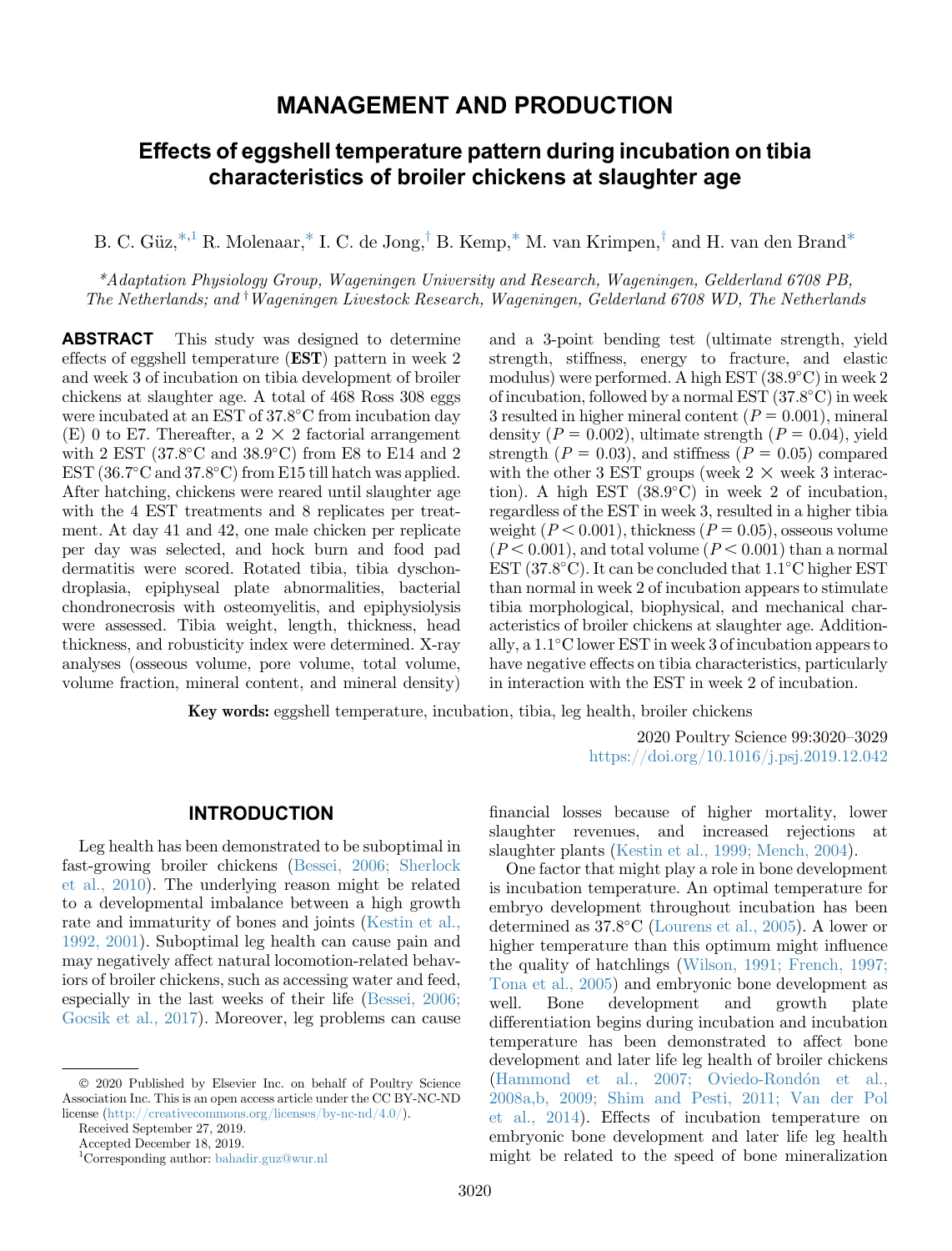during incubation. Embryonic bone development starts with cartilage formation in the first week of incubation ([Nakane and Tsudzuki, 1999; Atalgin and K](#page-9-0)ü[rt](#page-9-0)ü[l,](#page-9-0) [2009\)](#page-9-0), which is followed by a rapid increase in mineralization from the second week of incubation onward ([Oviedo-Rond](#page-9-0)ó[n et al., 2008b\)](#page-9-0). This is because of growth plate differentiation [\(Ballock and O](#page-8-0)'Keefe, [2003; Hammond et al., 2007](#page-8-0)), which reaches the highest level just before hatch till a few days posthatch ([Applegate and Lilburn, 2002; Yal](#page-8-0)ç[in et al., 2007;](#page-8-0) [Oviedo-Rond](#page-8-0)ó[n et al., 2008b\)](#page-8-0).

A temperature of 38.0°C throughout incubation resulted in longer tibia in broiler chickens at slaughter age compared with incubation temperatures of  $36.0^{\circ}$ C and 37.0°C ([Oviedo-Rond](#page-9-0)ó[n et al., 2008b](#page-9-0)). [Yal](#page-9-0)ç[in](#page-9-0) [et al. \(2007\)](#page-9-0) concluded that both low (36.9°C) or high (39.6-C) incubation temperatures from incubation day (E) 10 until E18 resulted in lower tibia weights at slaughter age compared with a control temperature  $(37.8^{\circ}C)$ . [Oviedo-Rond](#page-9-0)ón et al.  $(2009)$  found comparable results at slaughter age when applying a high eggshell temperature ( $EST$ ,  $38.9^{\circ}$ C) during the last 4 D of incubation compared with an EST of 36.9°C. [Van der Pol et al. \(2014\)](#page-9-0) observed that a high EST  $(38.6^{\circ}C)$  throughout incubation appears to result in lower tibia, femur, and metatarsus lengths at hatch compared with an EST of  $36.9^{\circ}$ C and  $37.8^{\circ}$ C. [Oznurlu](#page-9-0) et al.  $(2016)$  demonstrated that a  $1.0^{\circ}$ C higher incubation temperature  $(38.8^{\circ}$ C vs.  $37.8^{\circ}$ C) from E10 onward negatively affected tibia characteristics, including growth plate development, at different sampling days before and at hatch.

These different results among studies might be related to the moment, duration, and level of the incubation temperature that was applied. Moreover, studies differed in using incubation temperature or EST, which might result in differences in actual embryo temperature ([Meijerhof and van Beek, 1993](#page-9-0)).

It has been suggested that a higher incubation temperature (41.0 $^{\circ}$ C) than normal (37.8 $^{\circ}$ C) can stimulate bone development in general and the ossification process (E8 to E14) in particular ([Aygun and Narinc, 2016\)](#page-8-0). Contrary to the potential beneficial effects of a higher incubation temperature in the second week of incubation, a higher temperature  $(39.0^{\circ}$ C) than normal  $(37.8^{\circ}$ C) in the last week of incubation has been shown to negatively affect chicken development in general and leg bone health in later life in particular [\(Oviedo-Rond](#page-9-0)ón et al., [2009\)](#page-9-0). Based on these findings, it can be hypothesized that a combination of a higher temperature than normal in the second week of incubation combined with a lower temperature in the last week of incubation might result in most optimal bone development and later life leg health.

The objectives of this study were to investigate effects of a combination of EST in week  $2$  (37.8 $^{\circ}$ C or 38.9 $^{\circ}$ C) and EST in week  $3(36.7^{\circ} \text{C or } 37.8^{\circ} \text{C})$  of incubation on 1) tibia characteristics, 2) locomotion during rearing, and 3) leg disorders at slaughter age in fast-growing broiler chickens.

#### MATERIALS AND METHODS

#### Experimental Design

The experiment was setup as a  $2 \times 2$  factorial arrangement with 2 EST  $(37.8^{\circ} \text{C or } 38.9^{\circ} \text{C})$  from E8 to E14 and  $2$  EST (36.7°C or 37.8°C) from E15 till hatch. From E0 to E7 of incubation, EST was maintained at 37.8-C for all eggs. After hatching, chickens were reared in a completely randomized block design until slaughter age and leg bone measurements were performed after slaughtering. All procedures in this study were approved by the Governmental Commission on Animal Experiments, The Hague, The Netherlands; approval number: 2016.W-0087.001.

## Animals, Incubation, Rearing, and Housing Management

A total of 468 Ross 308 eggs from a 44-week-old breeder flock were obtained from a commercial hatchery (Lagerwey, Lunteren, The Netherlands). All eggs were selected on weight within 3 weight classes: 62.0 to 62.9 g (n = 156), 63.0 to 63.9 g (n = 156), and 64.0 to 64.9 g ( $n = 156$ ) and stored at 20.0°C for 48 h. Thereafter, all eggs were transported from the hatchery to the research facility of Wageningen University and Research (Wageningen, The Netherlands). At the research facility, all eggs were placed in 1 incubator with a capacity of 4,800 eggs (HatchTech Incubation Technology, B.V., Veenendaal, The Netherlands) for the first 7 D of incubation. Eggs were equally divided over the 4 treatment groups ( $n = 117/\text{treatment group}$ ) and placed on 8 plastic trays (58 or 59 eggs per tray). These trays were placed in the middle of the incubator. Each tray contained 4 EST sensors (NTC Thermistors: type DC 95; Thermometrics, Somerset, UK) which were attached to 4 individual eggs, divided over different trays within the incubator or climate respiration chambers (CRC). All sensors were placed at the equator of the chosen eggs by using a heat conducting paste (Dow Corning 340 Heat Sink Compound, Dow Corning, MI) and a small piece of tape  $(2 \times 2 \text{ cm})$ . The incubator temperature was continuously adjusted based on the median temperature of the 4 EST sensors to maintain an EST of 37.8-C. Throughout incubation, variation in EST was less than  $0.1^{\circ}$ C. Relative humidity of incubators and CRCs was maintained between 50 and 65% throughout incubation. Eggs were turned every 30 min at an angle of 90° and not exposed to light during incubation.

At E8, all eggs were candled, and fertile eggs were divided over the same 2 HatchTech incubators, and 2 small CRC. The CRC had a capacity of 550 eggs. Eggs of the different weight classes were divided equally over the 2 incubators and the 2 CRCs. One incubator and 1 CRC were set at an EST of 37.8°C, and the other ones were set at an EST of  $38.9^{\circ}$ C. Within each incubator and CRC, 5 EST sensors (Pt-100, Sensor Data BV, Rijswijk, The Netherlands) were attached to 5 randomly chosen eggs, as described above.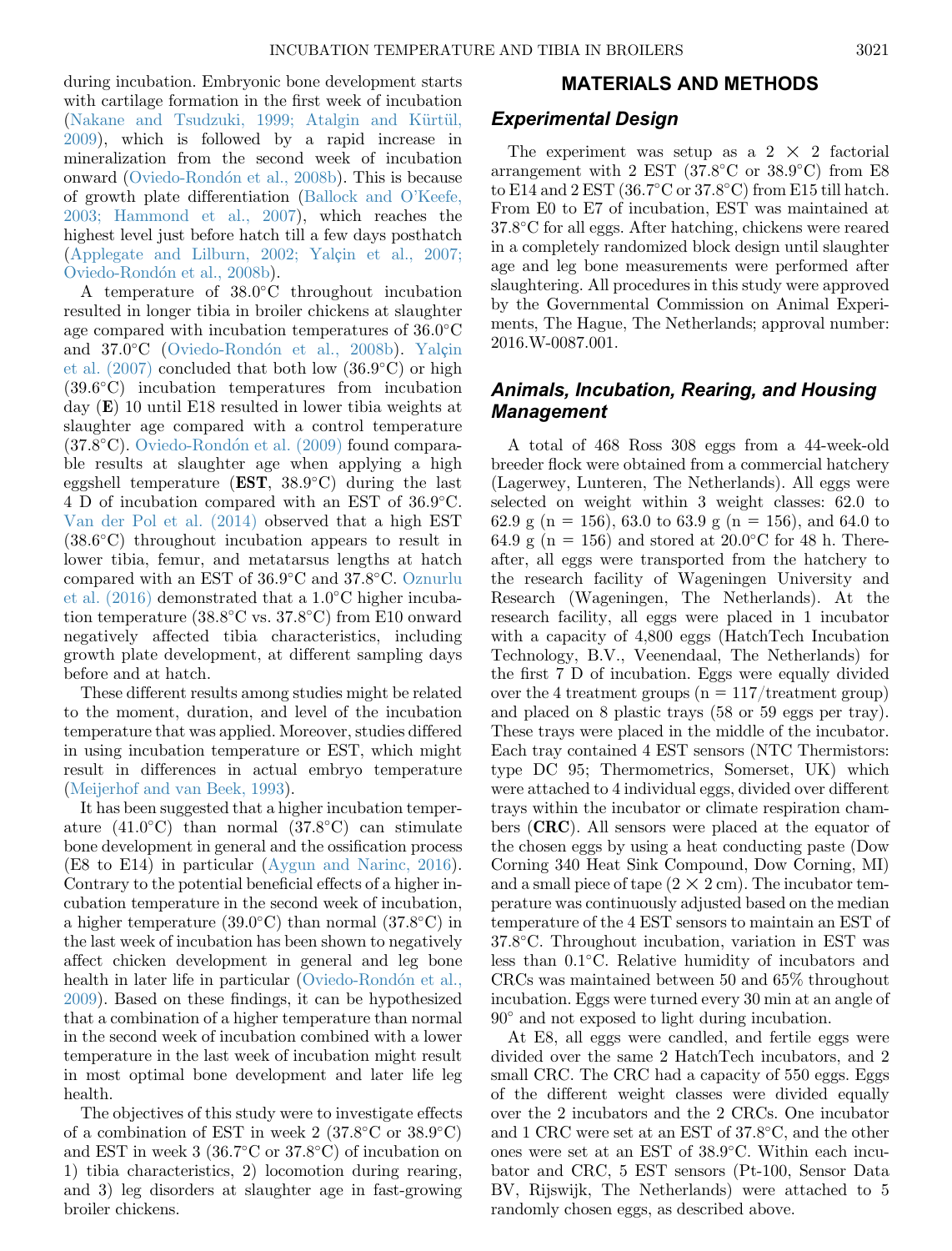At E15, all eggs were candled again, and infertile eggs or eggs lacking a vital embryo were removed, and a break-out analysis was performed (data not included in this article). All eggs containing a vital embryo were redistributed over the same 2 incubators and 2 CRCs, after which 1 incubator and 1 CRC were set at an EST of 36.7-C, and the other incubator and CRC were set at an EST of 37.8°C. Eggshell temperature was maintained based on the median temperature of the 4 EST sensors as described above. The combination of EST in week 2 and week 3 resulted in a 2  $\times$  2 factorial arrangement with 4 treatments in total: EST  $37.8 \times 36.7^{\circ}C$ ; EST  $37.8 \times 37.8^{\circ}$ C; EST  $38.9 \times 36.7^{\circ}$  $36.7^{\circ}\text{C}$ ; EST  $38.9 \times 37.8$ °C (week 2  $\times$  week 3, respectively).

At E18, all eggs were candled again, and eggs containing a vital embryo were transferred from the trays to hatching baskets. Within 12 h after emergence from the eggshell, chickens were collected, individually weighed, and numbered by using a paw-ring and transferred to a separate room, where they were placed in specially designed baskets with ad libitum access to feed and water till all chickens had hatched (HatchCare system, Hatchtech BV, Veenendaal, the Netherlands).

After all chickens had hatched, 40 male and 40 female first-grade chickens per treatment were feather-sexed and transferred to 2 adjacent houses, each having 16 floor pens  $(2 \times 1 \text{ m}; 10 \text{ chickens per pen})$ , containing saw dust as litter. Chickens were vaccinated against infectious bronchitis (eye drop; MSD Animal Health, Boxmeer, The Netherlands) at day 0 and against Newcastle disease (Clone 30; eye drop, MSD Animal Health, Boxmeer, The Netherlands) at day 11. Each pen contained 5 male and 5 female chickens from the same treatment. Both houses were divided into 4 blocks, and the 4 treatments were randomly divided within each block. Both houses were identical and climate controlled with continuous light from day 0 till day 3 and 16 h of light and 8 h of darkness thereafter. The chickens were raised from day 1 to 42 with ad libitum access to feed and water. All chickens obtained the same pelleted available starter diet (ME<sub>broiler</sub> = 2,850 kcal/kg; CP = 220 g/kg; apparent  $dLys = 11.81$  g/kg) from day 0 until 10 of age, a grower diet (ME<sub>broiler</sub> = 2,952 kcal/kg; CP = 209.7 g/kg; apparent dLys =  $12.52$  g/kg) from day 10 until 28 of age, and a finisher diet ( $ME_{\text{broiler}} = 2,999$  kcal/kg;  $\overrightarrow{CP}$  = 199.8 g/kg; apparent dLys = 11.14 g/kg) from day 28 until 42 of age (Reseach Diet Service, Wijk bij Duurstede, the Netherlands; diets optimized according to CVB, 2012).

# Data Collection, Sampling, and **Measurements**

At day 28, 35, and 39, the gait score of all individual broiler chickens  $(n = 320)$  was measured, using the gait scoring method, described by [Kestin et al. \(1992\)](#page-8-0) with a range from 0 (normal locomotion) to 5 (unable to stand). At day 41 and 42, one male chicken per pen per day was selected randomly to determine leg bone characteristics (8 chickens per treatment per slaughtering day, 64 chickens in total). After weighing the chicken, food pad dermatitis (FPD) and hock burns (HB) were scored. Hock burns was scored as 0 (not affected), 1 (color changes), 2 (minor lesions), or 3 (severe lesions). Food pad dermatitis was scored as 0 (no lesions), 1 (mild lesion), or 2 (severe lesion). Thereafter, chickens were stunned, cut, and bleeded. The left leg of each chicken was assessed by a veterinarian on rotated tibia (RT), tibia dyschondroplasia (TD), bacterial chondronecrosis with osteomyelitis (BCO), epiphyseal plate abnormalities (EPA), and epiphysiolysis (EPI). All abnormalities were scored in the range of 0 (no abnormalities), 1 (minor abnormality), or 2 (severe abnormality).

Right legs were deboned and tibias were obtained, packed, and frozen at  $-20^{\circ}$ C. After thawing, tibia weight, proximal length, lateral cortex thickness, and femoral and metatarsal side proximal head thickness were measured, using a digital caliper. Robusticity index was calculated using the formula of [Riesenfeld \(1972\)](#page-9-0):

Robusticity index  $\langle$  cm/g $\rangle$  = bone proximal length  $\text{(cm)}$ /bone weight  $\text{(g)}$ .

Tibia osseous volume, tibia pore volume, tibia total volume (osseous volume  $+$  pore volume), tibia volume fraction (osseous volume/total volume), tibia mineral content, and tibia mineral density were analyzed on individual tibia, using a GE Phoenix 3D X-ray microfocus CT scanner (General Electric Company, Boston, MA) (method described by [Bouxsein et al., 2010](#page-8-0)) ([Figure 1](#page-3-0)).

The same tibias, used for X-ray measures, were subjected to a 3-point bending test (method described by [Jungmann et al., 2007](#page-8-0)), using an Instron electromechanical universal testing machine (Instron, Norwood, MA). Ultimate stress (maximal load of breaking point) data were used as the tibia ultimate strength; yield point (reached yield load just before the angle has changed on slope) data were used as the tibia yield strength; the slope of the selected linear part of the curve data was used as the tibia stiffness; the area under the curve of selected region data was used as the tibia energy to fracture. Elastic modulus (GPa) [\(Novitskaya et al.,](#page-9-0) [2011](#page-9-0)) was calculated using the following formula of [Turner and Burr \(1993\)](#page-9-0):

$$
E = \frac{N S^3}{4 \delta T L^3}
$$

where,  $E$  is the elastic modulus (GPa),  $N$  is the maximal load  $(N)$ , S is the span between bending fixtures (mm), T is the tibia thickness (mm),  $L$  is the tibia length (mm), and  $\delta$  is the maximum deflection (mm) at the midpoint of the bone.

## Statistical Analysis

All statistical analyses were performed in SAS (Version 9.4, July 2013, SAS Institute Inc., Cary, NC). Body weight, all tibia morphological, biophysical, and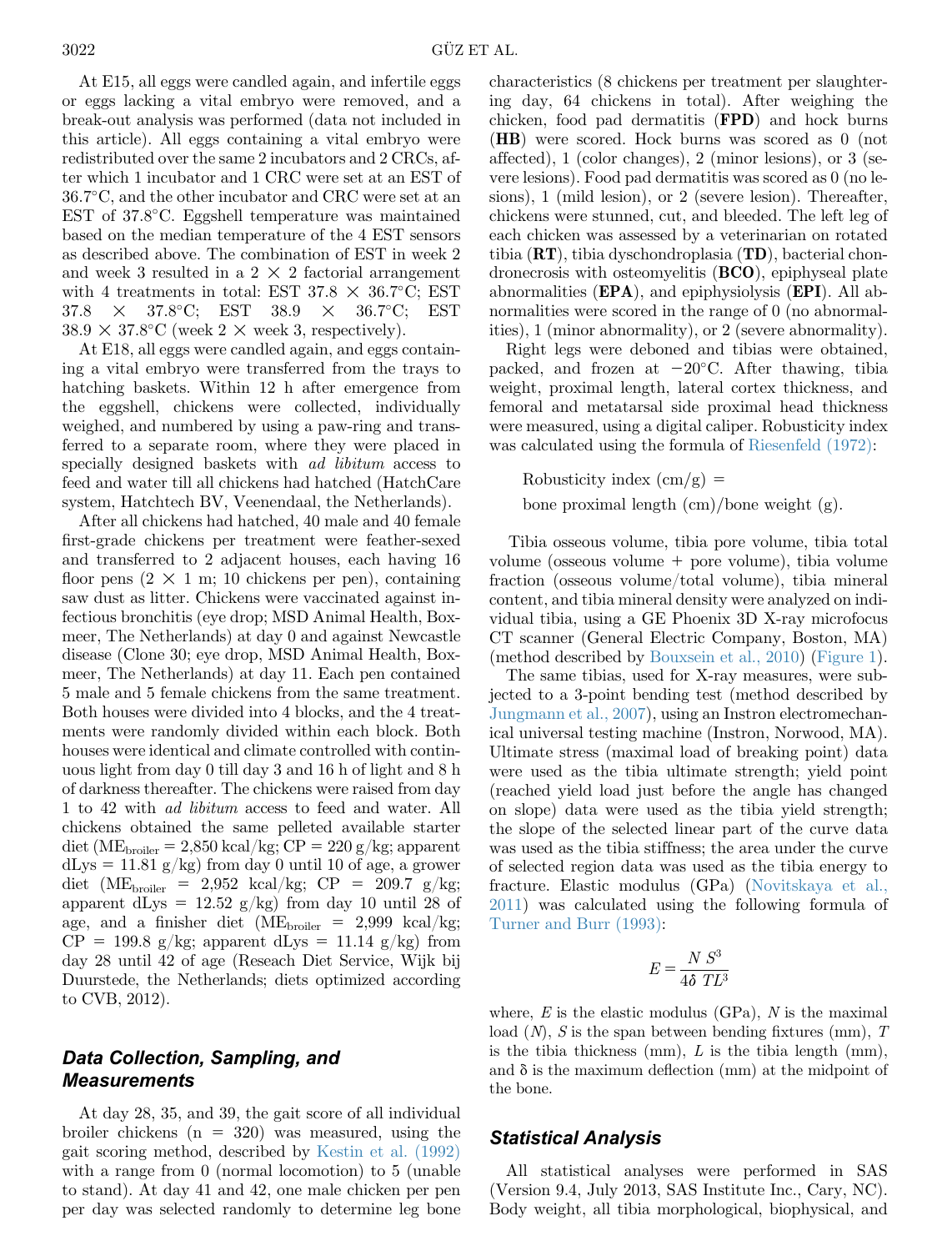<span id="page-3-0"></span>

Figure 1. Illustration of scanned bone by 3D Micro-CT X-ray and visualised in Avizo 3D viewer software. (A) Three-dimensional tibia inner view scanned by 3D Micro-CT X-ray scanner. Different colors represent different densities of bone materials and pores. (B) Two-dimensional colored tibia layer view (side) and the layer of middle point of the bone (top). Color scale represent the mineralization areas of bone from blue (less mineralization, 0) to red (more mineralization, 2). (C) Two dimensional black and white (gray scale) tibia layer view (side) and the layer of middle point of the bone (top). Shades of gray represent the mineralization areas of bone from dark gray (less mineralization) to white (more mineralization).

mechanical characteristics, and gait score were subjected to mixed model analysis, using the PROC MIXED procedure.

The statistical model used was

# $Y = \mu + ESTwk2 + ESTwk3 + ESTwk2$  $\times$ ESTwk3+house+ε,

where,  $Y =$  dependent variable,  $\mu =$  overall mean, ESTwk  $2 =$  eggshell temperature of week 2 (37.8<sup>o</sup>C or 38.9<sup>o</sup>C), ESTwk 3 = eggshell temperature of week 3 (36.7 $\degree$ C or  $37.8^{\circ}$ C), ESTwk  $2 \times$  ESTwk  $3 =$  interaction between eggshell temperature of week 2 and week 3, house = rearing house  $(1, 2)$ ,  $\mathcal{E}$  = residual error.

Pen was used as the experimental unit for all analyses. Block in the house was used as a random effect. Body weight at slaughter age was added to the model as a covariable for tibia characteristics. Model assumptions were approved at both means and residuals. Nonnormal distributed data were transformed using a logtransformation before analyses. Results are provided as LSmeans  $\pm$  SEM. When multiple comparisons were performed, the level of significance was corrected, using Bonferroni.

Leg disorders (RT, TD, HB, FPD, EPA, BCO, and EPI) were subjected to generalized linear mixed model analysis, using the PROC GLIMMIX procedure, using the same model. Variables of HB, RT, and TD were analyzed at binary level (present or not); variables of FPD, EPA, BCO, and EPI were analyzed at multinomial level. Effects were considered to be significant at  $P \leq 0.05$ .

Tibia morphological, biophysical, and mechanical characteristics were subjected to correlation analysis, using the PROC CORR procedure, to investigate whether or not a relationship among these characteristics exists.

### RESULTS

### General Hatching Data

Hatchability of fertile eggs was on average 96.7% and not affected by EST in week 2 or week 3 of incubation. Furthermore, BW (45.9 g on average) and yolk free body mass (40.2 g on average) were not affected by EST in week 2 or week 3 of incubation.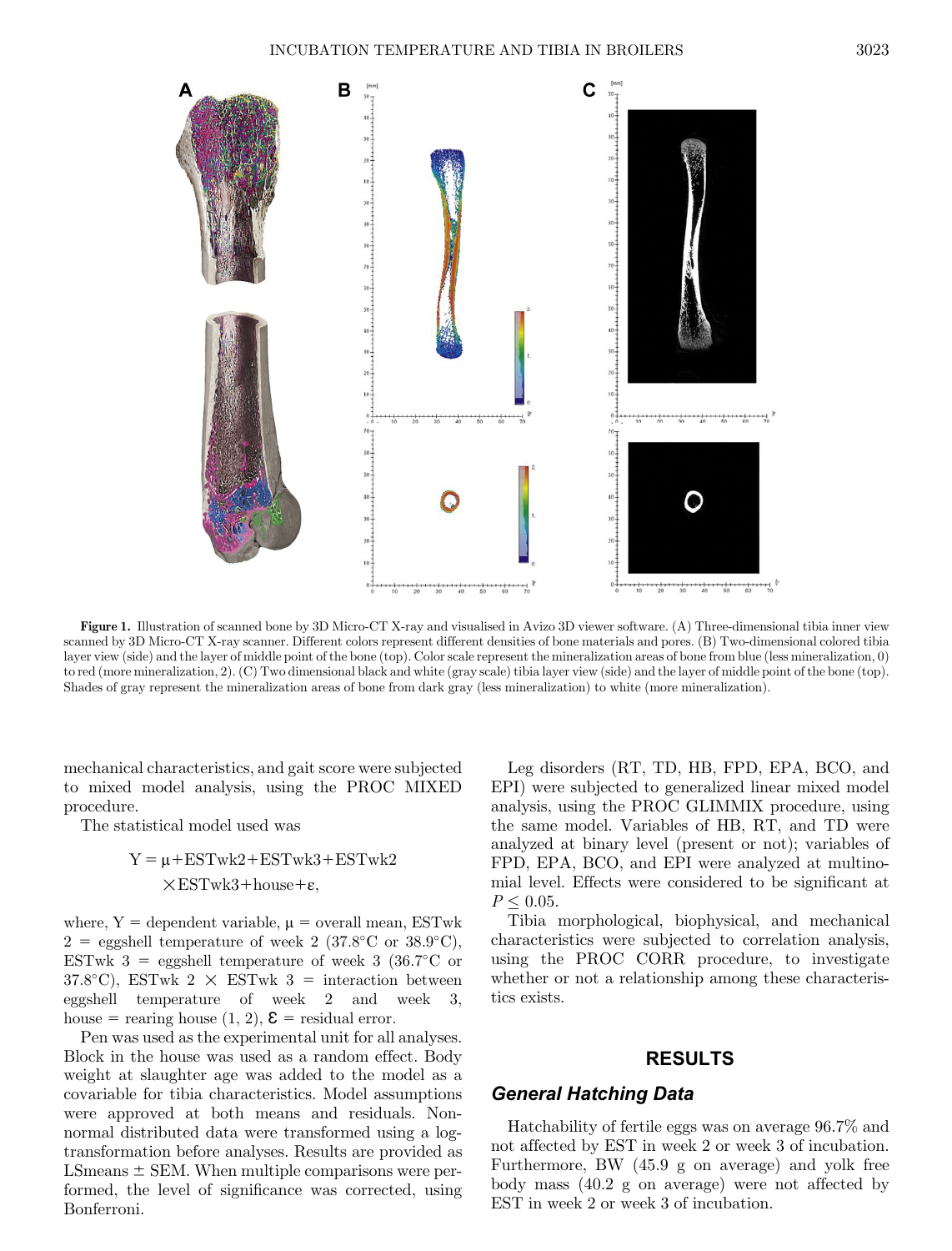Table 1. Effects of eggshell temperature in week 2 and week 3 of incubation on tibia morphological characteristics at day 41 or 42 of age in male broiler chickens.

| Variable                   | Tibia<br>weight $(g)$ | Proximal tibia<br>length (cm) | Lateral tibia cortex<br>thickness (cm) | Femoral side proximal<br>tibia head thickness (cm) | Metatarsal side proximal<br>tibia head thickness (cm) | Robusticity<br>index $\left(\frac{\text{cm}}{g}\right)$ |
|----------------------------|-----------------------|-------------------------------|----------------------------------------|----------------------------------------------------|-------------------------------------------------------|---------------------------------------------------------|
| EST week 2                 |                       |                               |                                        |                                                    |                                                       |                                                         |
| $37.8^{\circ}$ C           | $16.71^{\rm b}$       | 13.55                         | $1.25^{\rm b}$                         | 3.22                                               | 3.02 <sup>b</sup>                                     | $0.82^{\rm a}$                                          |
| $38.9^{\circ}$ C           | $17.39^{\rm a}$       | 13.60                         | 1.29 <sup>a</sup>                      | 3.25                                               | 3.07 <sup>a</sup>                                     | 0.78 <sup>b</sup>                                       |
| <b>SEM</b>                 | 0.11                  | 0.12                          | 0.02                                   | 0.01                                               | 0.02                                                  | 0.01                                                    |
| EST week 3                 |                       |                               |                                        |                                                    |                                                       |                                                         |
| $36.7^{\circ}$ C           | 17.08                 | 13.58                         | 1.26                                   | 3.21                                               | 3.03                                                  | 0.79                                                    |
| $37.8^{\circ}$ C           | 17.03                 | 13.57                         | 1.28                                   | 3.25                                               | 3.06                                                  | 0.80                                                    |
| <b>SEM</b>                 | 0.11                  | 0.12                          | 0.02                                   | 0.01                                               | 0.02                                                  | 0.01                                                    |
| EST week $2 \times$ week 3 |                       |                               |                                        |                                                    |                                                       |                                                         |
| $37.8 \times 36.7$ °C      | 16.85                 | 13.70                         | 1.26                                   | 3.23                                               | 3.03                                                  | 0.82                                                    |
| $37.8 \times 37.8$ °C      | 16.58                 | 13.40                         | 1.24                                   | 3.21                                               | 3.02                                                  | 0.81                                                    |
| $38.9 \times 36.7$ °C      | 17.31                 | 13.46                         | 1.28                                   | 3.21                                               | 3.04                                                  | 0.77                                                    |
| $38.9 \times 37.8$ °C      | 17.47                 | 13.74                         | 1.31                                   | 3.29                                               | 3.09                                                  | 0.79                                                    |
| <b>SEM</b>                 | 0.15                  | 0.17                          | 0.02                                   | 0.02                                               | 0.02                                                  | 0.01                                                    |
| $P$ -values                |                       |                               |                                        |                                                    |                                                       |                                                         |
| EST week 2                 | < 0.001               | 0.76                          | 0.05                                   | 0.06                                               | 0.05                                                  | < 0.001                                                 |
| EST week 3                 | 0.71                  | 0.96                          | 0.57                                   | 0.11                                               | 0.25                                                  | 0.54                                                    |
| EST week $2 \times$ week 3 | 0.16                  | 0.10                          | 0.26                                   | 0.06                                               | 0.15                                                  | 0.16                                                    |

<sup>a, b</sup>Values within a column and factor lacking a common superscript differ ( $P \leq 0.05$ ).

Abbreviations: EST, eggshell temperature.

# Tibia Morphological Characteristics

No interaction effects between EST in week 2 and week 3 were found on tibia morphological characteristics. Main effects were found of EST in week 2 on tibia weight, lateral cortex thickness, metatarsal tibia head thickness, and robusticity index (Table 1). Chickens of the high EST (38.9°C) in week 2 had a higher tibia weight  $(\Delta = 0.68 \text{ g}; P < 0.001)$ , lateral cortex thickness  $(\Delta = 0.04$  cm;  $P = 0.05$ ), metatarsal side proximal tibia head thickness ( $\Delta = 0.05$  cm;  $P = 0.05$ ), and lower robusticity index ( $\Delta = 0.04$  cm/g;  $P < 0.001$ ) compared with the normal EST  $(37.8^{\circ}C)$  in week 2. No main effects of EST in week 3 were found on tibia morphological parameters.

# Tibia Biophysical Characteristics

Interaction effects between EST treatments in week 2 and week 3 were found on bone mineral content and tibia mineral density. A normal EST  $(37.8^{\circ}C)$  in week 2, followed by a normal EST  $(37.8^{\circ}C)$  in week 3 resulted in a lower tibia mineral content at slaughter age  $(\Delta = 1.1$ –1.7 g;  $P = 0.001$  compared with other 3 treatment groups. The  $37.8 \times 37.8^{\circ}$ C treatment group (week 2 and 3, respectively) had a lower bone mineral density ( $\Delta = 0.02{\text -}0.05 \text{ g/cm}^2$ ;  $P = 0.002$ ) than the  $37.8 \times 36.7^{\circ}$ C and  $38.9 \times 37.8^{\circ}$ C treatment groups, with the  $38.9 \times 36.7^{\circ}$ C treatment group in between and not different from the other 3 groups.

Main effects of EST in week 2 were found on osseous volume, pore volume, and total volume. Chickens of the high EST  $(38.9^{\circ}C)$  treatment group in week 2 had a higher osseous volume  $(\Delta = 5.0 \text{ cm}^3; P < 0.001)$ , pore volume  $(\Delta = 0.7 \text{ cm}^3)$ ;  $P = 0.05$ , and total volume  $(\Delta = 5.9 \text{ cm}^3; P < 0.001)$  compared with the normal EST (37.8°C) treatment group. Chickens incubated at

a normal EST  $(37.8^{\circ}C)$  in week 3 had a higher volume fraction ( $\Delta = 2\%$ ;  $P = 0.008$ ) compared with the lower EST  $(36.7^{\circ} \text{C})$  group [\(Table 2\)](#page-5-0).

# Tibia Mechanical Characteristics

Interaction effects between EST in week 2 and week 3 were found on ultimate strength, yield strength, and stiffness ([Table 3](#page-5-0)). A high EST  $(38.9^{\circ}C)$  in week 2 followed by a normal EST  $(37.8^{\circ}C)$  in week 3 resulted in a higher bone ultimate strength ( $\Delta = 23.2{\text -}29.0$  N;  $P = 0.04$ , yield strength ( $\Delta = 21.3{\text -}26.5$  N;  $P = 0.03$ ), and stiffness ( $\Delta = 22.9{\text -}29.0 \text{ N/mm}$ ;  $P = 0.05$ ) at slaughter age than the other 3 EST treatment groups. Main effects were found for EST in week 2 on energy to fracture and elastic modulus. Chickens of the high EST  $(38.9^{\circ}C)$  treatment group had a higher energy to fracture ( $\Delta$  = 16.4 N-mm;  $P$  < 0.001) and elastic modulus ( $\Delta = 0.4$  GPa;  $P = 0.02$ ) compared with the normal EST (37.8°C) treatment group in week 2. Looking at the main effects in week 3, chickens incubated at a normal EST  $(37.8^{\circ}C)$  in week 3 had a higher energy to fracture ( $\Delta = 12.9$  N-mm;  $P = 0.03$ ) than chickens incubated at a lower EST  $(36.7^{\circ}C)$  ([Table 3](#page-5-0)).

# Relationship Between Tibia Morphological, Biophysical, and Mechanical **Characteristics**

Correlation analysis between tibial morphological, biophysical, and mechanical characteristics showed the strongest relationships between tibia weight, length, thickness, ultimate strength, stiffness, and volume [\(Table 4](#page-6-0)). Tibia weight was positively correlated to length  $(r = 0.262; P = 0.03)$ , thickness  $(r = 0.306;$  $P = 0.01$ , ultimate strength ( $r = 0.425$ ;  $P = 0.005$ ), stiffness  $(r = 0.404; P = 0.009)$ , and osseous volume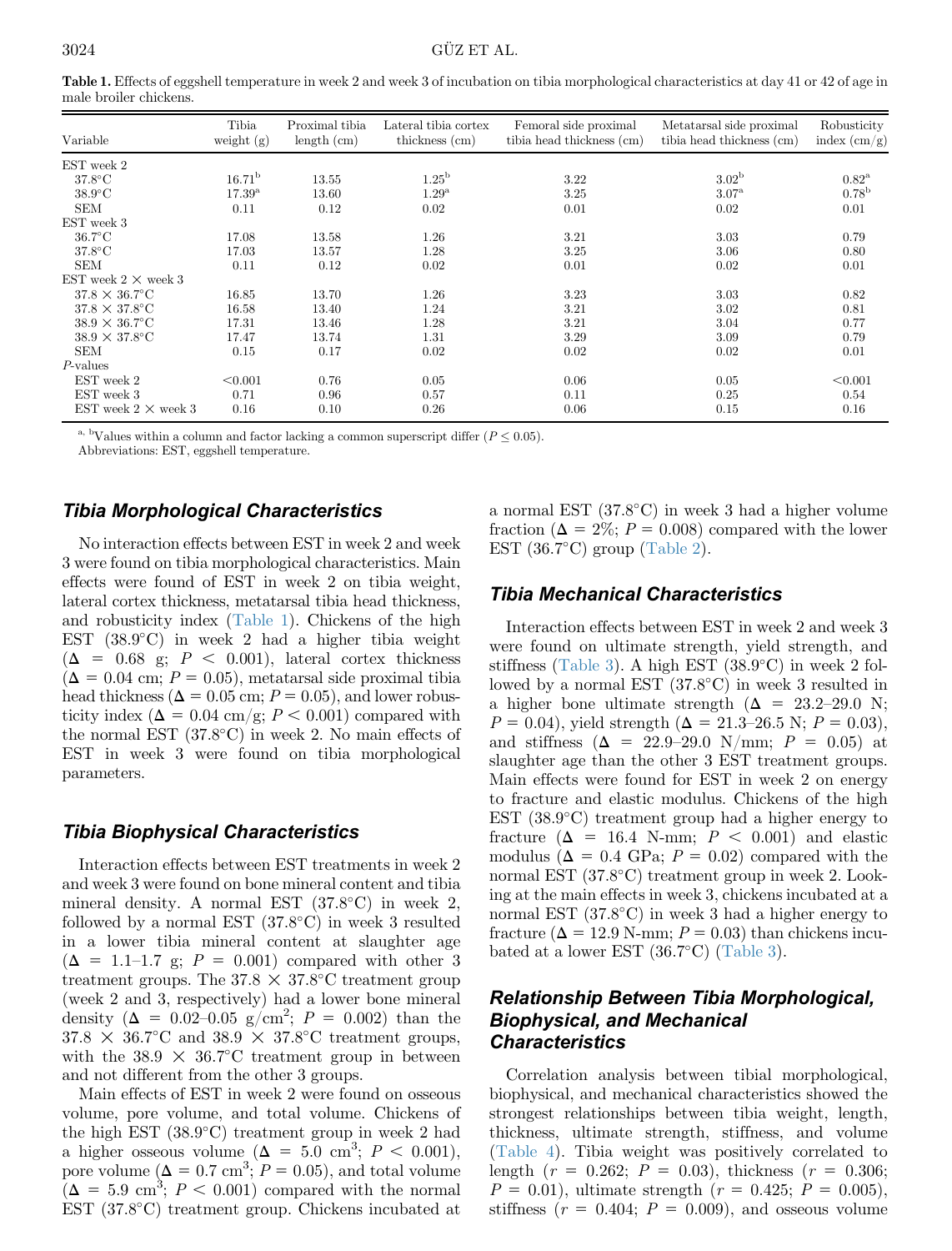<span id="page-5-0"></span>Table 2. Effects of eggshell temperature in week 2 and week 3 of incubation on tibia biophysical characteristics at day 41 or 42 of age in male broiler chickens.

| Variable                     | Tibia osseous<br>volume $\rm(cm^3)$ | Tibia pore<br>volume $\rm(cm^3)$ | Tibia total<br>volume $\text{cm}^3$ ) | Tibia volume<br>fraction $(BV/TV, %)$ | Tibia mineral<br>content $(g)$ | Tibia mineral<br>density $(g/cm^2)$ |
|------------------------------|-------------------------------------|----------------------------------|---------------------------------------|---------------------------------------|--------------------------------|-------------------------------------|
| EST week 2                   |                                     |                                  |                                       |                                       |                                |                                     |
| $37.8^{\circ}$ C             | 25.6 <sup>b</sup>                   | 5.1 <sup>b</sup>                 | 30.8 <sup>b</sup>                     | 85                                    | 16.0                           | 0.29                                |
| $38.9^{\circ}$ C             | 30.6 <sup>a</sup>                   | $5.8^{\mathrm{a}}$               | $36.5^{\mathrm{a}}$                   | 85                                    | 16.7                           | 0.31                                |
| <b>SEM</b>                   | 0.5                                 | 0.2                              | 0.7                                   | 0.6                                   | 0.2                            | 0.01                                |
| EST week 3                   |                                     |                                  |                                       |                                       |                                |                                     |
| $36.7^{\circ}$ C             | 27.9                                | 5.6                              | 33.6                                  | $84^{\rm b}$                          | 16.5                           | 0.30                                |
| $37.8^{\circ}$ C             | 28.2                                | 5.4                              | 33.7                                  | 86 <sup>a</sup>                       | 16.2                           | 0.30                                |
| <b>SEM</b>                   | 0.5                                 | 0.2                              | 0.7                                   | 0.6                                   | 0.2                            | 0.01                                |
| EST week $2 \times$ week $3$ |                                     |                                  |                                       |                                       |                                |                                     |
| $37.8 \times 36.7$ °C        | 25.7                                | 5.5                              | 31.4                                  | 83                                    | $16.6^{\mathrm{a}}$            | $0.30^{\mathrm{a}}$                 |
| $37.8 \times 37.8$ °C        | 25.4                                | 4.7                              | 30.2                                  | 87                                    | $15.3^{\rm b}$                 | 0.27 <sup>b</sup>                   |
| $38.9 \times 36.7$ °C        | 30.2                                | 5.6                              | 35.8                                  | 85                                    | $16.4^{\mathrm{a}}$            | $0.29^{a,b}$                        |
| $38.9 \times 37.8$ °C        | 31.0                                | 6.0                              | 37.1                                  | 86                                    | 17.0 <sup>a</sup>              | $0.32^{\mathrm{a}}$                 |
| <b>SEM</b>                   | 0.7                                 | 0.3                              | 0.9                                   | 0.8                                   | 0.3                            | 0.01                                |
| $P$ -values                  |                                     |                                  |                                       |                                       |                                |                                     |
| EST week 2                   | < 0.001                             | 0.05                             | < 0.001                               | 0.74                                  | 0.006                          | 0.03                                |
| EST week 3                   | 0.72                                | 0.61                             | 0.94                                  | 0.008                                 | 0.18                           | 0.91                                |
| EST week $2 \times$ week 3   | 0.45                                | 0.12                             | 0.17                                  | 0.14                                  | 0.001                          | 0.002                               |

<sup>a-b</sup> Values within a column and factor lacking a common superscript differ ( $P \leq 0.05$ ).

Abbreviations: EST, eggshell temperature.

 $(r = 0.548; P < 0.001)$ . Tibia length was positively correlated to tibia thickness ( $r = 0.669$ ;  $P < 0.001$ ), ultimate strength ( $r = 0.535; P < 0.001$ ), and stiffness ( $r = 0.584;$  $P < 0.001$ . Tibia thickness was positively correlated to ultimate strength ( $r = 0.658$ ;  $P < 0.001$ ) and stiffness (r  $= 0.651; P < 0.001$ . Ultimate strength was positively correlated to stiffness ( $r = 0.995$ ;  $P < 0.001$ ) and osseous volume ( $r = 0.395$ ;  $P = 0.02$ ). Stiffness was positively correlated to osseous volume ( $r = 0.389$ ;  $P = 0.005$ ).

# Body Weight, Locomotion-Related Observations, and Leg Disorders

No interaction between EST in week 2 and week 3 of incubation ( $P = 0.38$ ) or a main effect of EST in week 2 ( $P = 0.23$ ) or week 3 ( $P = 0.90$ ) were found on BW of selected chickens at slaughter age ([Table 5\)](#page-6-0). Main

effects were found of EST in week 2 on gait score at day 39 ([Table 5](#page-6-0)). Chickens of the high EST  $(38.9^{\circ}C)$ in week 2 of incubation had a lower (better) gait score compared with the normal EST  $(37.8^{\circ}C)$ . No interaction effects between EST in week 2 and week 3 nor a main effect of EST in week 2 or week 3 were found on gait score at day 28 or 35 [\(Table 5](#page-6-0)) or FDP, HB, TD, BCO, EPA, and EPI at slaughter age [\(Table 6](#page-7-0)).

### **DISCUSSION**

Tibia morphological, biophysical, and mechanical characteristics, as assessed in the current experiment, are considered as the most important indicators of bone quality and are interconnected to each other [\(Leblanc et al., 1986; Rath et al., 2000; Onyango et al.,](#page-9-0) [2003; Krupski and Tatara, 2007; Shim et al., 2012;](#page-9-0)

Table 3. Effects of eggshell temperature in week 2 and week 3 of incubation on tibia mechanical characteristics at day 41 or 42 of age in male broiler chickens.

| Variable                   | Ultimate strength $(N)$ | Yield strength $(N)$ | Stiffness $(N/mm)$ | Energy to fracture (N-mm) | Elastic modulus (GPa) |
|----------------------------|-------------------------|----------------------|--------------------|---------------------------|-----------------------|
| EST week 2                 |                         |                      |                    |                           |                       |
| $37.8^{\circ}$ C           | 292.7                   | 254.9                | 264.7              | $281.3^{b}$               | 12.8 <sup>b</sup>     |
| $38.9^{\circ}$ C           | 309.0                   | 267.1                | 280.7              | $297.7^{\rm a}$           | $13.2^{\rm a}$        |
| <b>SEM</b>                 | 3.5                     | 3.5                  | 3.5                | 3.5                       | 0.2                   |
| EST week 3                 |                         |                      |                    |                           |                       |
| $36.7^{\circ}$ C           | 294.5                   | 256.5                | 266.1              | $283.2^{\rm b}$           | 13.1                  |
| $37.8^{\circ}$ C           | 307.2                   | 265.5                | 279.1              | $296.1^{\rm a}$           | 13.0                  |
| <b>SEM</b>                 | 3.5                     | 3.5                  | 3.5                | 3.5                       | $0.2\,$               |
| EST week $2 \times$ week 3 |                         |                      |                    |                           |                       |
| $37.8 \times 36.7$ °C      | 291.6 <sup>b</sup>      | $257.5^{\rm b}$      | $263.1^{\rm b}$    | 280.1                     | 12.8                  |
| $37.8 \times 37.8$ °C      | $293.8^{b}$             | $252.3^{b}$          | $266.2^{\rm b}$    | 283.2                     | 12.9                  |
| $38.9 \times 36.7$ °C      | $297.4^{\rm b}$         | $255.5^{\rm h}$      | $269.2^{\rm b}$    | 286.3                     | 13.4                  |
| $38.9 \times 37.8$ °C      | $320.6^{\rm a}$         | $278.8^{\rm a}$      | $292.1^{\rm a}$    | 309.0                     | 13.1                  |
| <b>SEM</b>                 | 4.9                     | 4.8                  | 5.0                | 4.9                       | $0.2\,$               |
| $P$ -values                |                         |                      |                    |                           |                       |
| EST week 2                 | 0.003                   | 0.002                | 0.003              | < 0.001                   | 0.02                  |
| EST week 3                 | 0.02                    | 0.01                 | 0.02               | 0.03                      | 0.84                  |
| EST week $2 \times$ week 3 | 0.04                    | 0.03                 | 0.05               | 0.07                      | 0.28                  |

<sup>a, b</sup>Values within a column and factor lacking a common superscript differ ( $P \leq 0.05$ ). Abbreviations: EST, eggshell temperature.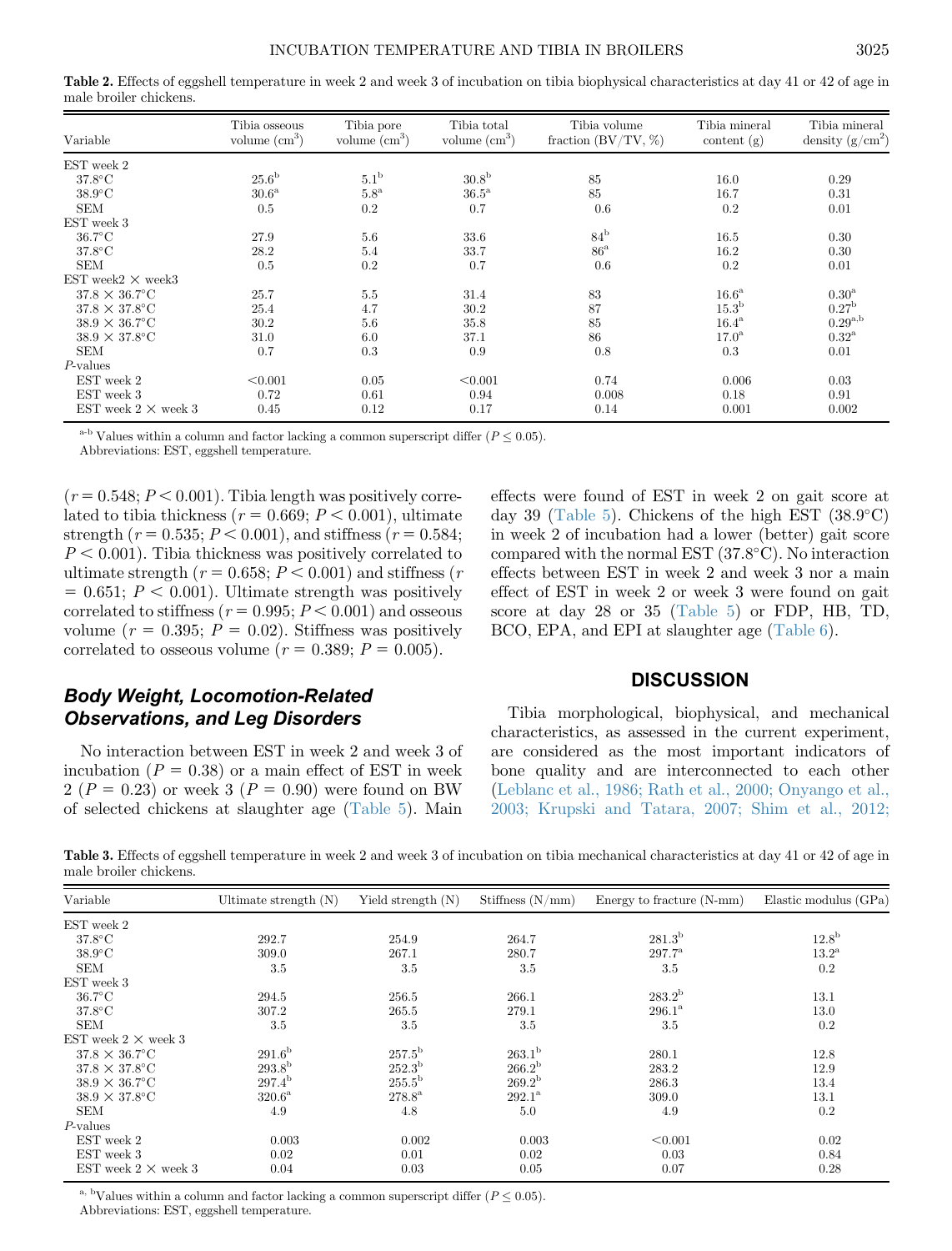<span id="page-6-0"></span>Table 4. Spearman correlation coefficients between tibia morphological, biophysical, and mechanical  $\aracteristics<sup>1</sup>$ .

| Variable                     | Weight $(g)$ | Length $(cm)$ | Thickness (cm) | Ultimate strength $(N)$ | Stiffness $(N/mm)$ |
|------------------------------|--------------|---------------|----------------|-------------------------|--------------------|
| Weight $(g)$                 |              |               |                |                         |                    |
| Length (cm)                  | $0.262**$    |               |                |                         |                    |
| Thickness (cm)               | $0.306**$    | $0.669*$      |                |                         |                    |
| Ultimate strength $(N)$      | $0.425*$     | $0.535*$      | $0.658*$       |                         |                    |
| Stiffness $(N/mm)$           | $0.404*$     | $0.584*$      | $0.651*$       | $0.995*$                |                    |
| Osseous volume $\text{cm}^3$ | $0.548*$     | 0.039         | 0.081          | $0.395**$               | $0.389*$           |

<sup>1</sup>Significant coefficients are indicated with asterisks,  $*P < 0.01$  and  $*P < 0.05$ ; n = 64.

[Charuta et al., 2013](#page-9-0)). Calcium mobilization, mineralization, and ossification of tibia of the chicken embryo begin between E7 and E8 of incubation ([Holder, 1978; Blom and Lilja, 2005; Oviedo-Rond](#page-8-0)ó[n](#page-8-0) [et al., 2008a; Van der Pol et al., 2019\)](#page-8-0). Fast growing broiler chickens have been shown to have lower tibia mineralization compared with slow growing broilers and other birds and mammals, mostly because of fast growth rate, and consequently they have lower bone volume, mineral content, and mineral density [\(Lilburn,](#page-9-0) [1994; Velleman, 2000; Bonser and Casinos, 2003\)](#page-9-0). Tibia mineralization and ossification can be affected by environmental factors (such as incubation temperature) from E7 onward. The rate of mineralization in the tibia has been shown to be affected by incubation temperature, because of interferences of thyroid hormones, insulin-like growth factor 1, and growth hormone ([Rommel et al., 2001;](#page-9-0) [Robson et al., 2002](#page-9-0)), which all play critical roles in growth plate chondrocyte differentiation ([Shao et al.,](#page-9-0) [2006\)](#page-9-0). Moreover, several studies have shown that melatonin can promote the osteoblast differentiation and bone formation and thus play a role in regulating bone growth ([Roth et al., 1999; Koyama et al., 2002\)](#page-9-0). Melatonin levels, in turn, can also be affected by the temperature during incubation ([Faluhelyi et al., 2009\)](#page-8-0). Rate of osteoblast division in the tibia has been

positively affected by higher incubation temperature compared with normal [\(Robson et al., 2002\)](#page-9-0). [Van der](#page-9-0) [Eerden et al. \(2003\)](#page-9-0) also indicated that biochemical mechanisms that control endochondral ossification of long bones can be affected by incubation temperatures, mainly during the plateau stage of embryonic development, from the second week of incubation until hatch.

## Effects of Incubation Temperature in Week 2

In the current study, most of the tibia morphological characteristics were positively affected by a higher temperature in the second week of incubation. These results are in agreement with previous research, which indicated that bone mineralization and ossification are stimulated by a higher temperature during the second week of incubation ([Rommel et al., 2001; Robson et al., 2002; Shao](#page-9-0) [et al., 2006; Faluhelyi et al., 2009](#page-9-0)). This is probably because of stimulation of mineralization, growth plate formation, and chondrocyte differentiation by a higher incubation temperature ([Rommel et al., 2001; Robson](#page-9-0) [et al., 2002; Shao et al., 2006; Faluhelyi et al., 2009](#page-9-0)).

One of the first studies on incubation temperature and bone morphological characteristics showed that an increase in incubation temperature from  $35^{\circ}$ C to  $40^{\circ}$ C in steps of 1<sup>°</sup>C, during the first 10 D of incubation resulted in higher tibia weight and length at E10 ([Brookes and](#page-8-0)

| Variable                   | $BW(g)^2$ | Gait score at day 28 | Gait score at day 35 | Gait score at day 39 |
|----------------------------|-----------|----------------------|----------------------|----------------------|
| EST week 2                 |           |                      |                      |                      |
| $37.8$ °C                  | 3.469     | 1.9                  | 2.1                  | $2.4^{\rm b}$        |
| $38.9^{\circ}$ C           | 3,558     | 1.8                  | 2.1                  | $2.3^{\rm a}$        |
| <b>SEM</b>                 | 51        | 0.02                 | 0.03                 | 0.04                 |
| EST week 3                 |           |                      |                      |                      |
| $36.7^{\circ}$ C           | 3,508     | 1.7                  | 2.1                  | 2.3                  |
| $37.8^{\circ}$ C           | 3.518     | 1.8                  | 2.0                  | 2.2                  |
| <b>SEM</b>                 | 51        | 0.02                 | 0.02                 | 0.04                 |
| EST week $2 \times$ week 3 |           |                      |                      |                      |
| $37.8 \times 36.7$ °C      | 3,496     | 1.9                  | 2.0                  | 2.4                  |
| $37.8 \times 37.8$ °C      | 3,442     | $2.0\,$              | 2.1                  | 2.3                  |
| $38.9 \times 36.7$ °C      | 3,521     | 1.8                  | 2.1                  | 2.3                  |
| $38.9 \times 37.8$ °C      | 3,594     | 1.9                  | 2.1                  | 2.3                  |
| <b>SEM</b>                 | 72        | 0.03                 | 0.02                 | 0.04                 |
| $P$ -values                |           |                      |                      |                      |
| EST week 2                 | 0.23      | 0.12                 | 0.10                 | 0.04                 |
| EST week 3                 | 0.90      | 0.63                 | 0.12                 | 0.81                 |
| EST week $2 \times$ week 3 | 0.38      | 0.30                 | 0.32                 | 0.31                 |

Table 5. Effects of eggshell temperature in week 2 and week 3 of incubation on body weight (BW) at day 41 or 42 of age, gait  $\text{score}^1$  at day 28, 35, and 39 of age in male broiler chickens.

Abbreviations: EST, eggshell temperature.

<sup>1</sup>Method of [Kestin et al. \(1992\),](#page-8-0) scored within a range of 0 (normal locomotion) to 5 (unable to stand).  ${\rm ^2BW}$  of male broiler chickens selected for slaughtering to obtain tibia.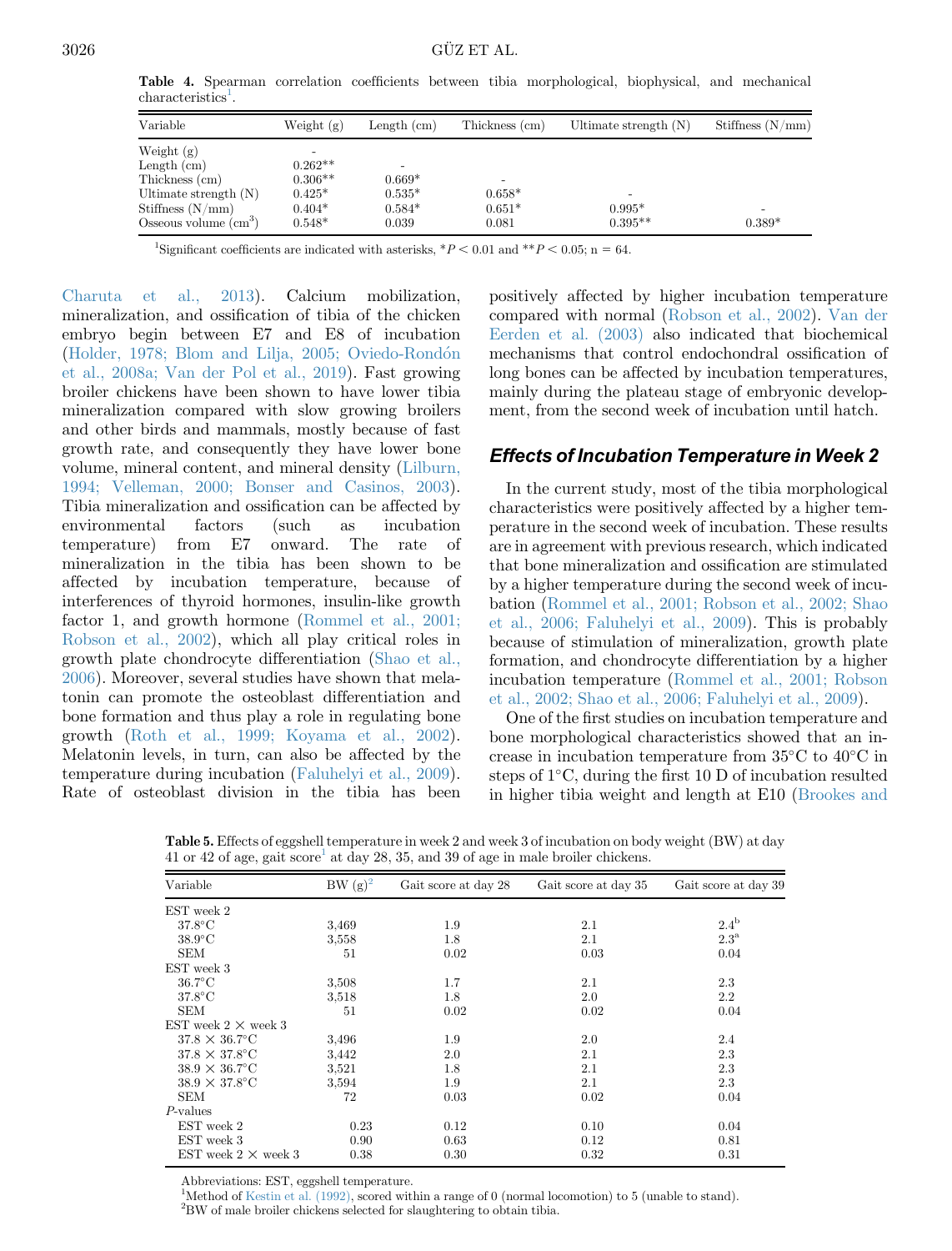<span id="page-7-0"></span>Table 6. Effects of eggshell temperature in week 2 and week 3 of incubation on leg disorders<sup>2</sup> at day 41 or 42 of age in male broiler chickens<sup>1</sup>.

| Variable                   | Rotated tibia | Food pad dermatitis Hock burn |      |                  | Tibia dyschondroplasia Epiphyseal plate abnormalities | Epiphysiolysis |
|----------------------------|---------------|-------------------------------|------|------------------|-------------------------------------------------------|----------------|
| EST week 2                 |               |                               |      |                  |                                                       |                |
| $37.8^{\circ}$ C           | 0.06          | 0.25                          | 0.28 | $\overline{0}$   | 0.81                                                  | 0.34           |
| $38.9^{\circ}$ C           | 0             | 0.25                          | 0.15 | 0.06             | 0.87                                                  | 0.42           |
| <b>SEM</b>                 | 0.01          | 0.04                          | 0.08 | 0.01             | 0.09                                                  | 0.1            |
| EST week 3                 |               |                               |      |                  |                                                       |                |
| $36.7^{\circ}$ C           | $\Omega$      | 0.31                          | 0.12 | 0.06             | 1.06                                                  | 0.37           |
| $37.8^{\circ}$ C           |               | 0.34                          | 0.25 | 0.03             | 0.68                                                  | 0.46           |
| <b>SEM</b>                 | $\Omega$      | 0.05                          | 0.03 | 0.01             | 0.19                                                  | 0.08           |
| EST week $2 \times$ week 3 |               |                               |      |                  |                                                       |                |
| $37.8 \times 37.8$ °C      | $\Omega$      | 0.5                           | 0.31 | $\boldsymbol{0}$ | 0.68                                                  | 0.43           |
| $37.8 \times 36.7$ °C      | 0.12          | $\Omega$                      | 0.25 | $\Omega$         | 0.93                                                  | 0.25           |
| $38.9 \times 36.7$ °C      |               | 0.31                          | 0.12 | 0.06             | 1.06                                                  | 0.37           |
| $38.9 \times 37.8$ °C      |               | 0.18                          | 0.18 | 0.06             | 0.68                                                  | 0.5            |
| <b>SEM</b>                 | 0.02          | 0.06                          | 0.05 | 0.02             | 0.21                                                  | 0.08           |
| $P$ -values                |               |                               |      |                  |                                                       |                |
| EST week 2                 | 1.00          | 0.98                          | 0.24 | 0.87             | 0.26                                                  | 0.45           |
| EST week 3                 | 1.00          | 0.98                          | 0.54 | 0.94             | 0.51                                                  | 0.24           |
| EST week $2 \times$ week 3 | 1.00          | 0.98                          | 0.91 | 0.89             | 0.07                                                  | 0.81           |

Abbreviations: BCO, bacterial chondronecrosis with osteomyelitis; EPA, epiphyseal plate abnormalities; EPI, epiphysiolysis; EST, eggshell temperature; FPD, food pad dermatitis; HB, hock burns; RT, rotated tibia; TD, tibia dyschondroplasia. <sup>1</sup>

<sup>1</sup>All leg disorders were analyzed as frequencies to obtain P values, but shown as means. HB was scored as 0 (not affected), 1 (color changes), 2 (minor lesions), or 3 (severe lesions). FPD was scored as 0 (no lesions), 1 (mild lesion), or 2 (severe lesion). RT, TD, BCO, EPA, and EPI were scored in the range of 0 (no abnormalities), 1 (minor abnormality), or 2 (severe abnormality).

Bacterial chondronecrosis with osteomyelitis is not displayed in the table, because no observation was recorded in any of groups.

[May, 1972](#page-8-0)). Particularly, tibia weight appeared to be stimulated by a higher EST in week 2 of incubation, as reflected in a lower robusticity index, which suggests a stronger bone structure ([Reisenfeld, 1972\)](#page-9-0). [Aygun and](#page-8-0) [Narinc \(2016\)](#page-8-0) showed that a high temperature  $(41^{\circ}C)$ for 3 h per day during the second week of incubation stimulated tibia morphological development, resulting in longer and thicker tibia.

With respect to leg disorders and gait score, fastgrowing broiler chickens in general show low locomotion activities and high (worse) gait scores [\(Corr et al., 2003;](#page-8-0) [Bessei, 2006; Kittelsen et al., 2017\)](#page-8-0). Chickens reared at higher stocking densities may have poorer gait scores and higher prevalence of leg disorders ([Bradshaw](#page-8-0) [et al., 2002\)](#page-8-0) because of less opportunities of locomotion. In the current study, chickens of the high EST  $(38.9^{\circ} \text{C})$ in week 2 had lower (better) gait scores at day 39 than chicken incubated at the normal EST  $(37.8^{\circ}C)$  in week 2, which might be explained by the better tibia characteristics found in the same treatment group. However, no effect was found on the prevalence of leg disorders, which might be because of the noncommercial setup of the experiment with small pens and low stocking density ([Oviedo-Rond](#page-9-0)ó[n et al., 2009](#page-9-0)), and it is known that the gait score is not always correlated with leg abnormalities ([Sandilands et al., 2011; Fernandes et al., 2012\)](#page-9-0).

## Effects of Incubation Temperature in Week 3

Regarding the third week of incubation, in the current study, lowering the temperature by  $1.1^{\circ}$ C than normal in week 3 of incubation did not affect morphological tibia characteristics at all. Only a negative effect of a lower EST during week 3 of incubation was found on tibia bone fraction and energy to fracture.

In the last week of incubation, embryos become very sensitive to incubation temperature because of high metabolism and consequently high heat production [\(Hulet, 2007; Willemsen et al., 2011\)](#page-8-0). During this week, bone development is also known to reach the highest growth rate compared to previous weeks of incubation. Literature related to temperature in the last week of incubation and bone development demonstrates similar results. [Yal](#page-9-0)ç[in et al. \(2007\)](#page-9-0) concluded that both low  $(36.9^{\circ}C)$  or high  $(39.6^{\circ}C)$  incubator temperatures from incubation day E10 until E18 resulted in lower tibia weights at slaughter age compared with a c[on](#page-9-0)trol temperature  $(37.8^{\circ}C)$ . [Oviedo-Rond](#page-9-0)ón [et al. \(2009\)](#page-9-0) found comparable results at slaughter age when applying a high EST  $(38.9^{\circ}C)$  during the last 4 D of incubation compared with an EST of 36.9°C.

Based on the results of the current study, it appears that a lower EST  $(36.7^{\circ}C)$  in the last week of incubation does not have a positive effect on bone development at slaughter age. Maintaining the EST at 37.8°C during the last week of incubation may result in a more optimal bone development compared with a lower EST (36.7°C).

# Interactions on Effects of Incubation Temperature Between Week 2 and Week 3

In the current study, an interaction between EST in week 2 and week 3 of incubation was found for a number of tibia characteristics. However, not all results were in the same direction, which was possibly related to developmental and physiological differences between cortical and trabecular parts of the tibia during the second and third week of incubation ([Shao et al., 2006; Wineland](#page-9-0) [et al., 2006](#page-9-0)). For tibia morphological characteristics, a tendency for an interaction was found for tibia proximal length and femoral side head thickness, indicating that an incubation temperature of  $38.9^{\circ}$ C in week 2 of incubation stimulated tibia dimensions,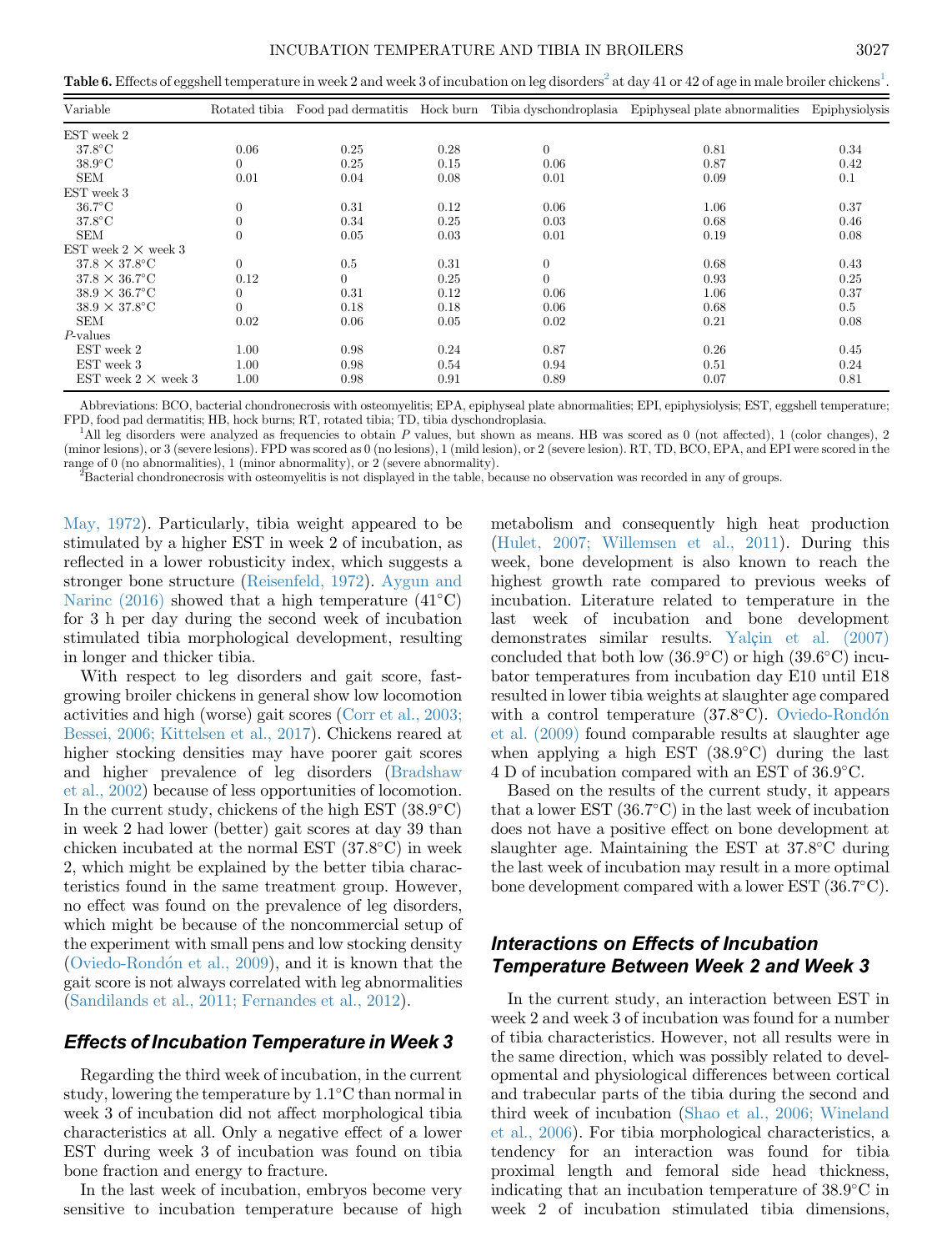<span id="page-8-0"></span>particularly when EST in week 3 was normal  $(37.8^{\circ}C)$ . This is comparable with the interaction effects for mechanical characteristics, in which ultimate strength, yield strength, and stiffness showed the highest values in the  $38.9 \times 37.8^{\circ}$ C group. Regarding tibia biophysical characteristics, an interaction was also found between incubation temperature in week 2 and week 3 in tibia mineral content and tibia mineral density, and again the  $38.9 \times 37.8^{\circ}$ C group showed the highest values. Interactions as seen in the current study might be explained by the stimulating effect of a higher EST on mineralization and ossification rate. With a higher EST in week 2 combined with a normal EST in week 3, the highest mineralization and ossification rate can be expected, resulting in higher mineral content, density, thickness, and breaking strength. All these parameters are strongly related to each other (Applegate and Lilburn, 2002; Yair et al., 2012). Based on the lowest values of the  $37.8 \times 37.8^{\circ}$ C treatment group, it can be suggested that higher EST  $(38.9^{\circ}C)$  in week 2 of incubation is highly important for bone mineralization and ossification.

In conclusion, a temperature of  $38.9^{\circ}$ C during the second week of incubation stimulates morphological, biophysical, and mechanical tibia characteristics of fastgrowing broiler chickens at slaughter age compared with a temperature of  $37.8^{\circ}$ C. Incubation temperature in the third week appears to interact with the incubation temperature in the second week, resulting in a most advanced tibia development after incubation at  $38.9^{\circ}$ C in week 2, followed by  $37.8^{\circ}$ C in week 3 of incubation. However, this stimulated bone development because of incubation temperatures did not affect leg disorders in later life.

## ACKNOWLEDGMENTS

This experiment was the part of the "Healthy Bones" project, financed by a public-private partnership (project number BO-47001-011). The financial support of the Ministry of Agriculture, Nature, and Food Quality (The Netherlands), Aviagen (UK), Darling Ingredients Inc., ForFarmers, Hubbard, Marel Stork Poultry Processing BV, Nepluvi, and Nutreco (The Netherlands) is gratefully acknowledged. The authors would like to thank Lagerwey hatchery (Lunteren, The Netherlands) for providing eggs; Remco Hamoen for his precious experience in 3D micro CT X-ray scanner. Stefan Veenstra, Henny Reimert, Carla van der Pol, Marcel Heetkamp, Jan Wijnen, Ilona van der Anker-Hensen, Bjorge Laurenssen, and the animal caretakers are acknowledged for their help during the experiment.

## REFERENCES

- [Applegate, T. J., and M. S. Lilburn. 2002. Growth of the femur and](http://refhub.elsevier.com/S0032-5791(20)30050-X/sref1) [tibia of a commercial broiler line. Poult. Sci. 81:1289](http://refhub.elsevier.com/S0032-5791(20)30050-X/sref1)–1294.
- [Atalgin, S. H., and I. K](http://refhub.elsevier.com/S0032-5791(20)30050-X/sref2)ü[rt](http://refhub.elsevier.com/S0032-5791(20)30050-X/sref2)ül. 2009. A morphological study of skeletal [development in turkey during the pre-hatching stage. Anat. Histol.](http://refhub.elsevier.com/S0032-5791(20)30050-X/sref2) [Embryol. 38:23](http://refhub.elsevier.com/S0032-5791(20)30050-X/sref2)–30.
- [Aygun, A., and D. Narinc. 2016. The effects of thermal manipulations](http://refhub.elsevier.com/S0032-5791(20)30050-X/sref3) [during embryogenesis of broiler chicks on growth of embryo and](http://refhub.elsevier.com/S0032-5791(20)30050-X/sref3)

[skeletal traits. In AIP Conference Proceedings \(Vol. 1726, No.](http://refhub.elsevier.com/S0032-5791(20)30050-X/sref3) [1:020015\). AIP Publishing, Melville, NY](http://refhub.elsevier.com/S0032-5791(20)30050-X/sref3).

- Ballock, R. T., and R. J. O'[keefe. 2003. The biology of the growth](http://refhub.elsevier.com/S0032-5791(20)30050-X/sref4) [plate. J. Bone Joint Surg. Am. 85:715](http://refhub.elsevier.com/S0032-5791(20)30050-X/sref4)–726.
- [Bessei, W. 2006. Welfare of broilers: a review. World Poult. Sci. J.](http://refhub.elsevier.com/S0032-5791(20)30050-X/sref5) [62:455](http://refhub.elsevier.com/S0032-5791(20)30050-X/sref5)–466.
- [Blom, J., and C. Lilja. 2005. A comparative study of embryonic](http://refhub.elsevier.com/S0032-5791(20)30050-X/sref6) [development of some bird species with different patterns of post](http://refhub.elsevier.com/S0032-5791(20)30050-X/sref6)[natal growth. Zoology 108:81](http://refhub.elsevier.com/S0032-5791(20)30050-X/sref6)–95.
- [Bonser, R. H. C., and A. Casinos. 2003. Regional variation in cortical bone](http://refhub.elsevier.com/S0032-5791(20)30050-X/sref7) properties from broiler fowl-a fi[rst look. Br. Poult. Sci. 44:350](http://refhub.elsevier.com/S0032-5791(20)30050-X/sref7)–354.
- [Bradshaw, R. H., R. D Kirkden, and D. M. Broom. 2002. A review of](http://refhub.elsevier.com/S0032-5791(20)30050-X/sref8) [the aetiology and pathology of leg weakness in broilers in relation](http://refhub.elsevier.com/S0032-5791(20)30050-X/sref8) [to welfare. Avian Poult. Biol. Rev. 13:45](http://refhub.elsevier.com/S0032-5791(20)30050-X/sref8)–103.
- [Brookes, M. U., and K. U. May. 1972. The in](http://refhub.elsevier.com/S0032-5791(20)30050-X/sref9)fluence of temperature on [bone growth in the chick. J. Anat. 111:351](http://refhub.elsevier.com/S0032-5791(20)30050-X/sref9)–363.
- [Bouxsein, M. L., S. K. Boyd, B. A. Christiansen, R. E. Guldberg,](http://refhub.elsevier.com/S0032-5791(20)30050-X/sref58) K. J. Jepsen, and R. Müller. 2010. Guidelines for assessment of [bone microstructure in rodents using micro](http://refhub.elsevier.com/S0032-5791(20)30050-X/sref58)–computed tomogra[phy. J. Bone Miner. Res 25:1468](http://refhub.elsevier.com/S0032-5791(20)30050-X/sref58)–1486.
- [Charuta, A., M. Dzierz](http://refhub.elsevier.com/S0032-5791(20)30050-X/sref10)ę[cka, M. Komosa, L. Kalinowski, and](http://refhub.elsevier.com/S0032-5791(20)30050-X/sref10) M. Pierzchala. 2013. Age-and sex-related differences of morpho-[M. Pierzchala. 2013. Age-and sex-related differences of morpho](http://refhub.elsevier.com/S0032-5791(20)30050-X/sref10)[metric, densitometric and geometric parameters of tibiotarsal bone](http://refhub.elsevier.com/S0032-5791(20)30050-X/sref10) [in Ross broiler chickens. Folia Biol. 61:211](http://refhub.elsevier.com/S0032-5791(20)30050-X/sref10)–220.
- [Corr, S. A., M. J. Gentle, C. C. McCorquodale, and D. Bennett. 2003.](http://refhub.elsevier.com/S0032-5791(20)30050-X/sref11) [The effect of morphology on walking ability in the modern broiler:](http://refhub.elsevier.com/S0032-5791(20)30050-X/sref11) [a gait analysis study. Anim. Welf. 12:159](http://refhub.elsevier.com/S0032-5791(20)30050-X/sref11)–171.
- [Faluhelyi, N., A. Matkovits, A. P](http://refhub.elsevier.com/S0032-5791(20)30050-X/sref13)árniczky, and V. Csernus. 2009. The [in vitro and in ovo effects of environmental illumination and](http://refhub.elsevier.com/S0032-5791(20)30050-X/sref13) [temperature on the melatonin secretion from the embryonic](http://refhub.elsevier.com/S0032-5791(20)30050-X/sref13) [chicken pineal gland. Ann. N. Y. Acad. Sci. 1163:383](http://refhub.elsevier.com/S0032-5791(20)30050-X/sref13)–385.
- [Fernandes, B. C. D. S., M. R. F. B. Martins, A. A. Mendes, I. C. D. L. A](http://refhub.elsevier.com/S0032-5791(20)30050-X/sref14) [Paz, C. M. Komiyama, E. L. Milbradt, and B. B. Martins. 2012.](http://refhub.elsevier.com/S0032-5791(20)30050-X/sref14) [Locomotion problems of broiler chickens and its relationship with](http://refhub.elsevier.com/S0032-5791(20)30050-X/sref14) [the gait score. Rev. Bras. Zootec. 41:1951](http://refhub.elsevier.com/S0032-5791(20)30050-X/sref14)–1955.
- [French, N. A. 1997. Modelling incubation temperature: the effects of](http://refhub.elsevier.com/S0032-5791(20)30050-X/sref15) [incubator design, embryonic development, and egg size. Poult. Sci.](http://refhub.elsevier.com/S0032-5791(20)30050-X/sref15) [76:124](http://refhub.elsevier.com/S0032-5791(20)30050-X/sref15)–133.
- [Gocsik,](http://refhub.elsevier.com/S0032-5791(20)30050-X/sref16) [E., A. M. Silvera, H. Hansson, H. W. Saatkamp, and](http://refhub.elsevier.com/S0032-5791(20)30050-X/sref16) [H. J. Blokhuis. 2017. Exploring the economic potential of reducing](http://refhub.elsevier.com/S0032-5791(20)30050-X/sref16) [broiler lameness. Br. Poult. Sci. 58:337](http://refhub.elsevier.com/S0032-5791(20)30050-X/sref16)–347.
- [Jungmann, R., G. Schitter, G. E. Fantner, M. E. Lauer, P. K. Hansma,](http://refhub.elsevier.com/S0032-5791(20)30050-X/sref59) [and P. J. Thurner. 2007. Real-time microdamage and strain](http://refhub.elsevier.com/S0032-5791(20)30050-X/sref59) [detection during micromechanical testing of single trabeculae. In](http://refhub.elsevier.com/S0032-5791(20)30050-X/sref59) [Exp. Appl. Mech.: SEM Annual Conference and Exposition 2007](http://refhub.elsevier.com/S0032-5791(20)30050-X/sref59) [\(3 Vols\). Curran Associates, pp. 11.](http://refhub.elsevier.com/S0032-5791(20)30050-X/sref59)
- [Hammond, C. L., B. H. Simbi, and N. C. Stickland. 2007. In ovo tem](http://refhub.elsevier.com/S0032-5791(20)30050-X/sref17)perature manipulation infl[uences embryonic motility and growth of](http://refhub.elsevier.com/S0032-5791(20)30050-X/sref17) [limb tissues in the chick \(Gallus gallus\). J. Exp. Biol. 210:2667](http://refhub.elsevier.com/S0032-5791(20)30050-X/sref17)–2675.
- [Holder, N. 1978. The onset of osteogenesis in the developing chick](http://refhub.elsevier.com/S0032-5791(20)30050-X/sref18) [limb. Development 44:15](http://refhub.elsevier.com/S0032-5791(20)30050-X/sref18)–29.
- [Hulet, R. M. 2007. Symposium: managing the embryo for performance](http://refhub.elsevier.com/S0032-5791(20)30050-X/sref19) [managing incubation: where are we and why? Poult. Sci. 86:1017](http://refhub.elsevier.com/S0032-5791(20)30050-X/sref19)– [1019](http://refhub.elsevier.com/S0032-5791(20)30050-X/sref19).
- [Kestin, S. C., T. G. Knowles, A. F. Tinch, and N. G. Gregory. 1992.](http://refhub.elsevier.com/S0032-5791(20)30050-X/sref20) [The prevalence of leg weakness in broiler chickens and its rela](http://refhub.elsevier.com/S0032-5791(20)30050-X/sref20)[tionship with genotype. Vet. Rec. 131:190](http://refhub.elsevier.com/S0032-5791(20)30050-X/sref20)–194.
- [Kestin, S. C., G. Su, and P. S](http://refhub.elsevier.com/S0032-5791(20)30050-X/sref21)ø[rensen. 1999. Different commercial](http://refhub.elsevier.com/S0032-5791(20)30050-X/sref21) [broiler crosses have different susceptibilities to leg weakness. Poult.](http://refhub.elsevier.com/S0032-5791(20)30050-X/sref21) [Sci. 78:1085](http://refhub.elsevier.com/S0032-5791(20)30050-X/sref21)–1090.
- [Kestin, S. C., S. Gordon, G. Su, and P. S](http://refhub.elsevier.com/S0032-5791(20)30050-X/sref22)ø[rensen. 2001. Relationships](http://refhub.elsevier.com/S0032-5791(20)30050-X/sref22) [in broiler chickens between lameness, live weight, growth rate and](http://refhub.elsevier.com/S0032-5791(20)30050-X/sref22) [age. Vet. Rec. 148:195](http://refhub.elsevier.com/S0032-5791(20)30050-X/sref22)–197.
- [Kittelsen, K. E., B. David, R. O. Moe, H. D. Poulsen, J. F. Young, and](http://refhub.elsevier.com/S0032-5791(20)30050-X/sref23) [E. G. Granquist. 2017. Associations among gait score, production](http://refhub.elsevier.com/S0032-5791(20)30050-X/sref23) [data, abattoir registrations, and postmortem tibia measurements](http://refhub.elsevier.com/S0032-5791(20)30050-X/sref23) [in broiler chickens. Poult. Sci. 96:1033](http://refhub.elsevier.com/S0032-5791(20)30050-X/sref23)–1040.
- [Koyama, H., O. Nakade, Y. Takada, T. Kaku, and K. H. W Lau. 2002.](http://refhub.elsevier.com/S0032-5791(20)30050-X/sref24) [Melatonin at pharmacologic doses increases bone mass by sup](http://refhub.elsevier.com/S0032-5791(20)30050-X/sref24)[pressing resorption through down-regulation of the RANKL](http://refhub.elsevier.com/S0032-5791(20)30050-X/sref24)[mediated osteoclast formation and activation. J. Bone Miner.](http://refhub.elsevier.com/S0032-5791(20)30050-X/sref24) [Res. 17:1219](http://refhub.elsevier.com/S0032-5791(20)30050-X/sref24)–1229.
- [Krupski, W., and M. R. Tatara. 2007. Interrelationships between](http://refhub.elsevier.com/S0032-5791(20)30050-X/sref25) [densitometric, morphometric, and mechanical properties of the](http://refhub.elsevier.com/S0032-5791(20)30050-X/sref25) [tibia in turkeys. Bull. Vet. Inst. Pulawy 51:621](http://refhub.elsevier.com/S0032-5791(20)30050-X/sref25).